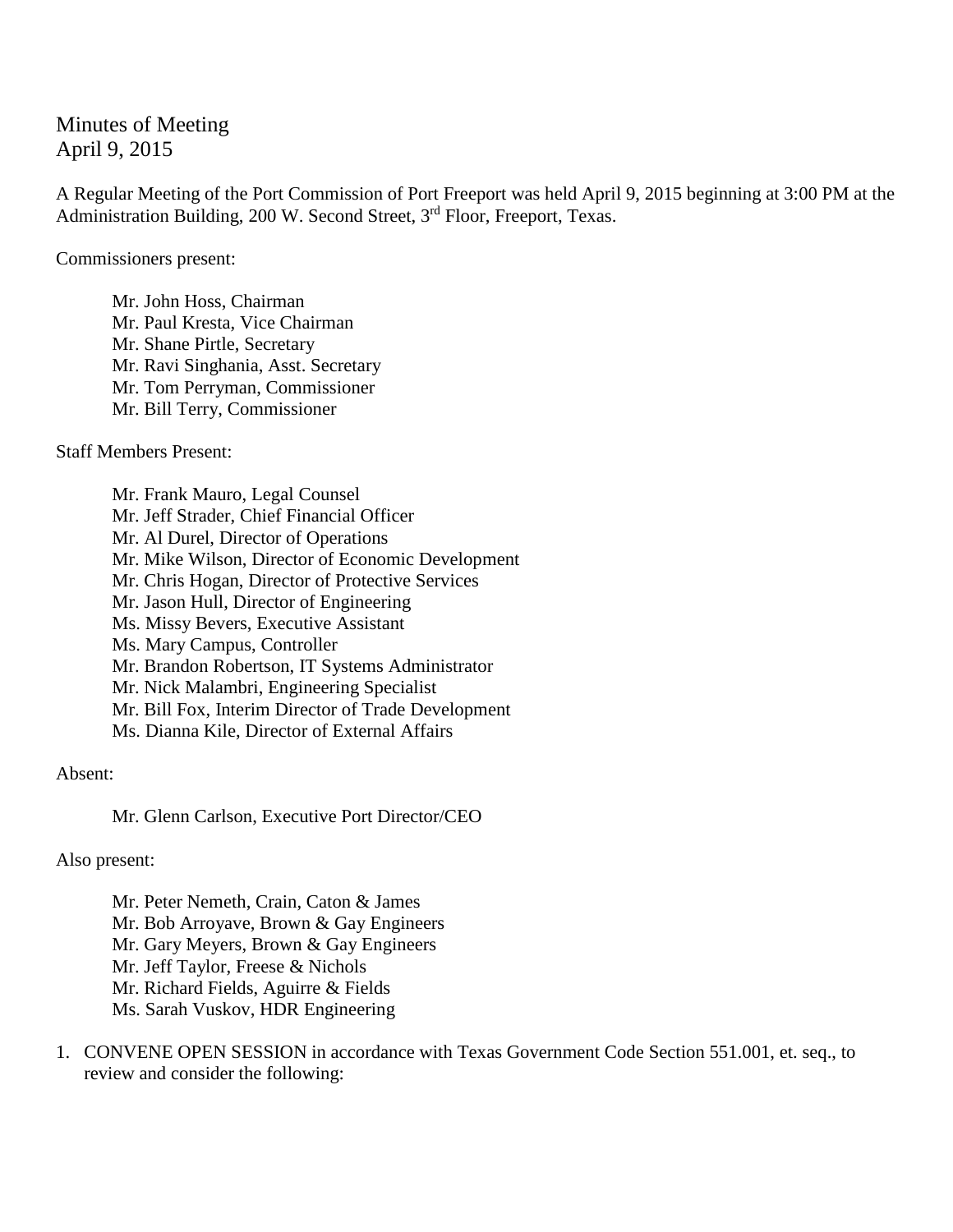- 2. Pledge of Allegiance: U.S. Flag & Texas Flag
- 3. Invocation Commissioner Shane Pirtle.
- 4. Approval of minutes of the Regular Meeting held March 26, 2015.

A motion was made by Commissioner Perryman to approve the minutes as presented. The motion was seconded by Commissioner Terry with all Commissioners present voting in favor of the motion.

- 5. Reports from Executive Staff & Commissioners:
	- A. Receive report from Executive Port Director/CEO on activities and matters related to federal, state and local governmental affairs. Port tenant updates, USCOE, rail issues, HGAC/TPC, AAPA Committees, leases, contracts, upcoming Port and civic events and other related administrative and governmental affairs.

In Mr. Carlson's absence, Mr. Strader updated the Board on the progress in preparing for Hoegh and the first vessel scheduled to arrive May 28th. He reported on meetings held with Phillips 66 earlier in the week to discuss Area E and potential improvements. He also mentioned discussions with the Texas A&M Transportation Technology Institute (TTI) to update our economic impact analysis.

B. Receive report from Commissioners on matters related to meetings and conferences attended, Port presentations and other related Port Commission matters.

Commission Singhania reported attending the ACIT Economic Outlook Breakfast. Commissioner Hoss introduced Commissioner-elect Rudy Santos who will take office June 1<sup>st</sup>. Mr. Strader introduced Dianna Kile, who will begin work Monday as Director of External Affairs and Mr. Bill Fox who is returning to assist in the Business Development department until the position can be permanently filled.

6. Receive comments from the Public.

There were no comments.

7. Approval of a purchase contract for property located at 419 East Broad.

Mr. Strader stated that this house is relatively new, built in 2011 and given its location, wants to consider maintaining it to utilize for temporary housing for new employees who are relocating or potential service providers (i.e., consultants and venders) that we otherwise would pay or reimburse for temporary hotel lodging. His recommendation is to purchase this property.

A motion was made by Commissioner Singhania to approve the purchase. The motion was seconded by Commissioner Kresta with all Commissioners present voting in favor of the motion.

8. Approval of an Amendment to Collateral Access Agreement between Chiquita Fresh North America, Wells Fargo Bank and Port Freeport dated March 29, 2013.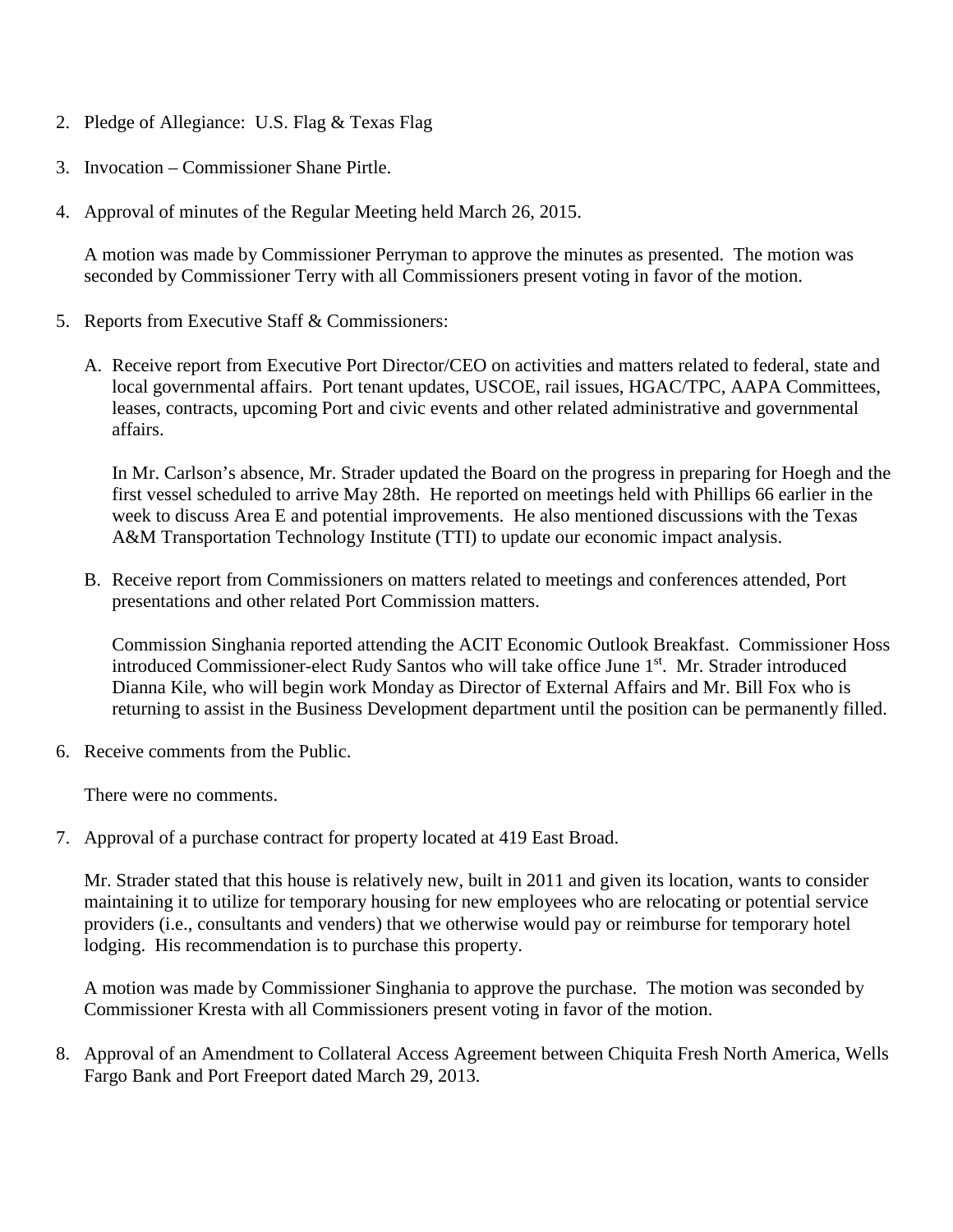Mr. Strader stated this modification is to an Access Agreement, which was previously approved by the Commission in 2013, which will substitute Bank of America for Wells Fargo Bank.

A motion was made by Commissioner Pirtle to approve the amendment. The motion was seconded by Commissioner Singhania with all Commissioners present voting in favor of the motion.

9. Approval of a Consulting Agreement with Aguirre & Fields, LP for consulting services related to the Highway 36A Corridor Project.

Mr. Strader explained this agreement would be for consulting and advisory services pertaining to the 36A improvement initiatives, more specifically for the proposed rail corridor. He added that Richard Fields' expertise relative to the 36A Corridor Coalition would bring a lot of assistance and help into the organization. Mr. Fields will work under the direction of the CEO and Director of External Affairs.

A motion was made by Commissioner Singhania to approve the agreement. The motion was seconded by Commissioner Kresta with all Commissioners present voting in favor of the motion.

10. Approval of a Consulting Agreement with K.R. "Doc" Adams for the development of a cargo identification process relating to security and safety.

Mr. Strader stated that Doc Adams would be an independent consultant and provide services in the development for the strategy and supporting plan for the identification/notification and safe handling of hazardous cargo that transit our facility. Mr. Adams will work under the direction of the CEO, or his designee, Chris Hogan. Duration of the contract is for one year with a \$500 per day compensation, local travel and expenses included.

A motion was made by Commissioner Perryman to approve the agreement. The motion was seconded by Commissioner Kresta with all Commissioners present voting in favor of the motion.

11. Approval of a Consulting Agreement with Bill Fox as Interim Director of Trade Development.

Per a wording change request by the Board to the agreement, Mr. Fox will serve as a consultant to the Business Development department. The contract is for one year at \$3200 per week.

A motion was made by Commissioner Perryman to approve the agreement. The motion was seconded by Commissioner Pirtle with all Commissioners present voting in favor of the motion.

12. Approval of Feasibility Credit Sharing Agreement between Port Freeport and the Department of the Army for the Federal Harbor Channel Improvement Project General Reevaluation Study.

Mr. Strader explained this is the cost shared agreement for the General Review Report (GRR) that we have been working on since August. It will look at improvements in the lower Stauffer Channel, issues associated with the levee system on the Dow thumb side as well as bend easing. The cost estimate for the study is \$2.4 million which will be cost shared 50/50 resulting in a \$1.2 million share for the Port. The agreement contemplates the Port's entire share will be in the form of work in kind but will need to be agreed upon prior to engaging in services.